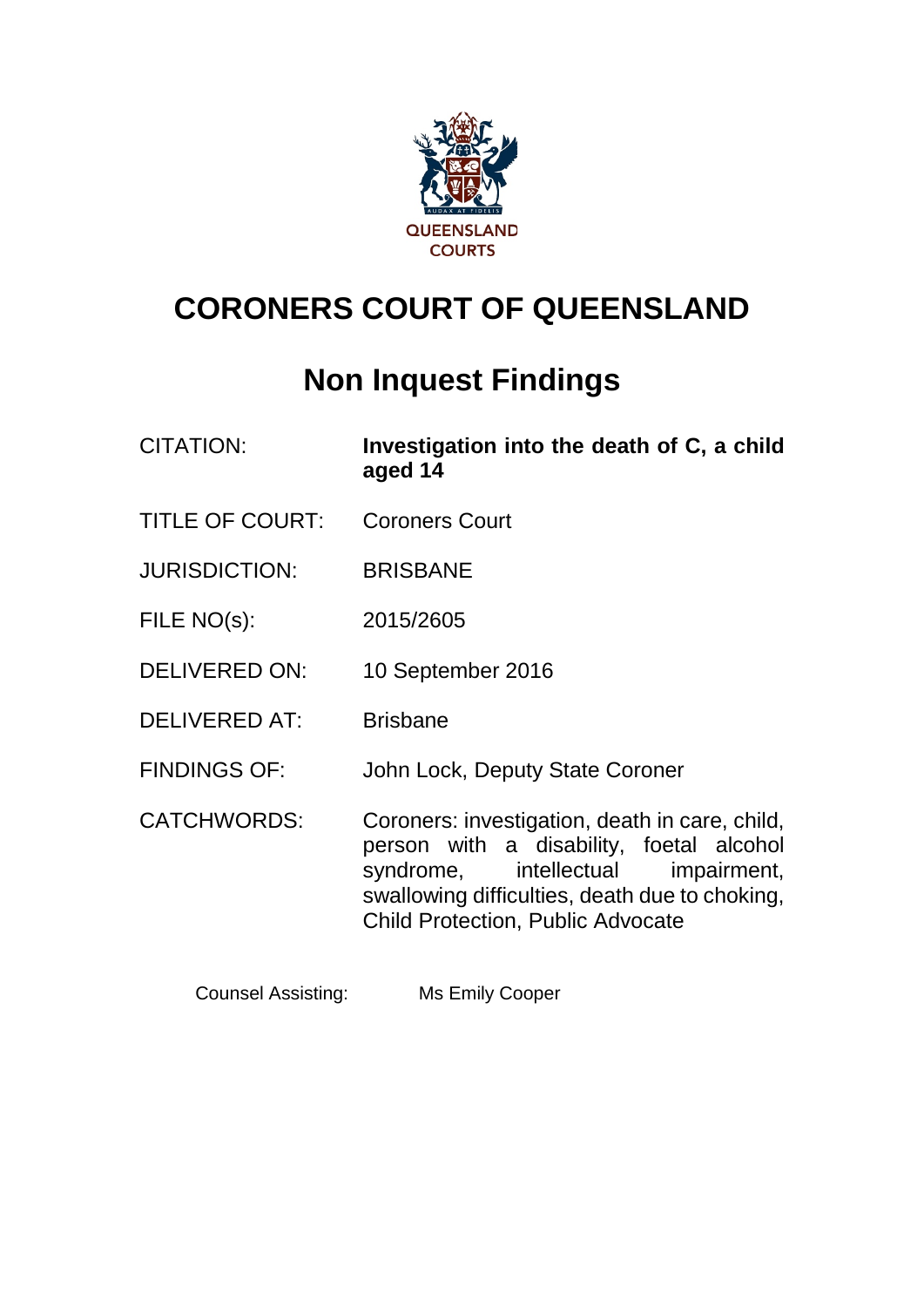# **Contents**

| Department of Communities, Child Safety and Disability Services2 |  |
|------------------------------------------------------------------|--|
| Domestic and Family Violence Death Review Unit (DFVDRU) review 4 |  |
|                                                                  |  |
|                                                                  |  |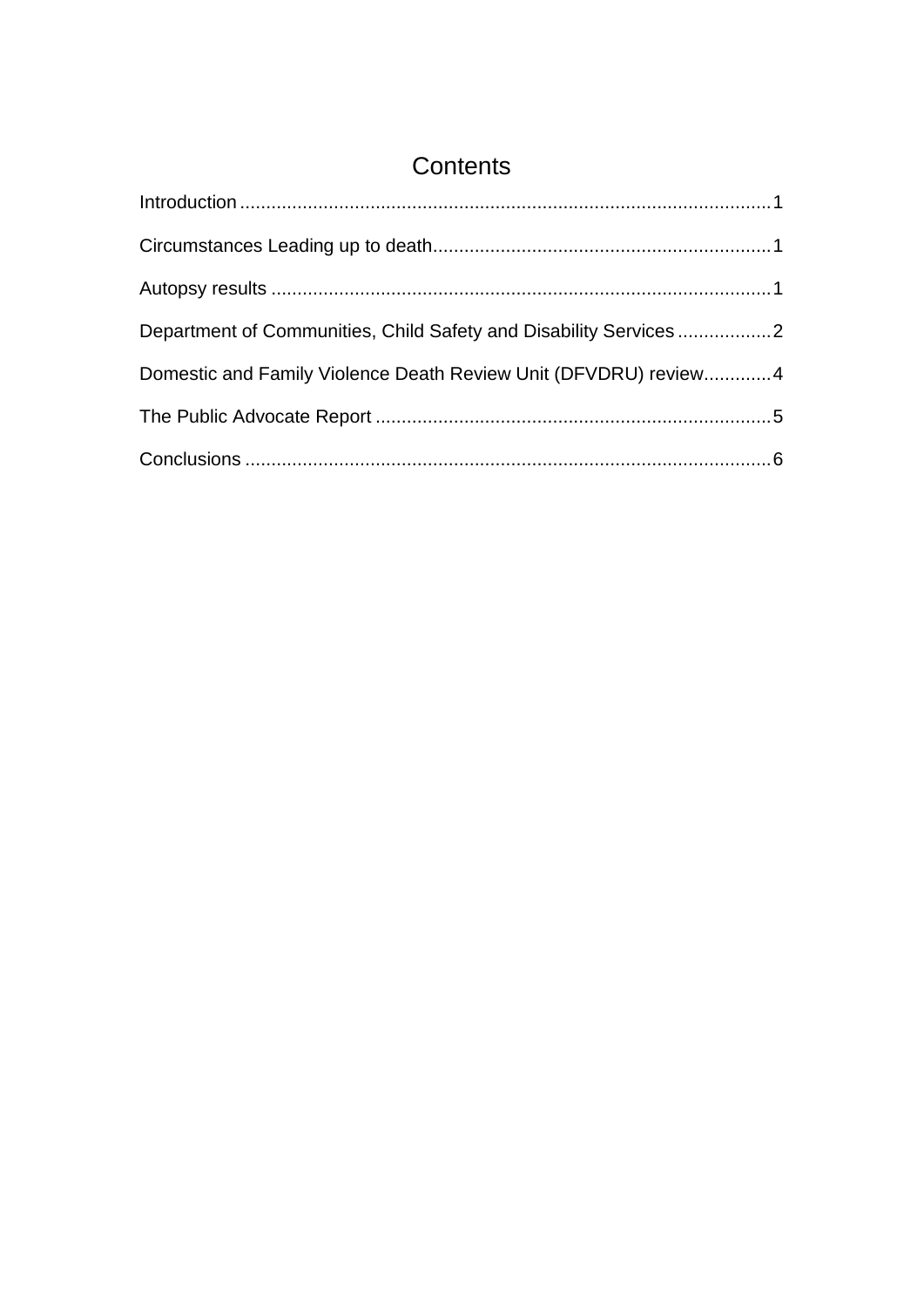## <span id="page-2-0"></span>**Introduction**

C was a 14 year old girl who choked on her food in the presence of her carers – she was transferred via QAS to the Lady Cilento Children's Hospital, but later died on 9 July 2015. C had multiple disabilities, including:

- Foetal alcohol syndrome;
- Autism; and
- Intellectual impairment and associated behavioural issues.

C had been in the care of the State, through various foster carers, since she was three months old. C was mostly fed via a tube to her stomach, however had been beginning to eat orally in the days prior to her death. She had been in the care of the disability facility 'House with No Steps' since 7 January 2013. Prior to that, C had been in the care of various foster carers and other disability care facilities. She was noted to have irregular contact with her mother, who was known to consistently miss scheduled appointments, or request to reschedule.

#### <span id="page-2-1"></span>**Circumstances leading up to death**

On 27 June 2015, C was on an outing with her carers and some other children. Both of the carers involved provided statements. The carers had purchased some McDonalds, and placed the food in the front seat of the car while they loaded the other items and the other children into the car.

Even though C was in the back seat of the car, she managed to access the food in the front seat and started to eat it. She was then seen to choke, before becoming red, then blue in the face, before eventually collapsing. Resuscitation was commenced, and the QAS were called at 11:24am.

QAS arrived at 11:37am, at which time resuscitation was ongoing, but no signs of life had returned. A large amount of food was located in her mouth above the vocal cords, and this was removed. QAS continued resuscitation efforts and C eventually responded. She was then transferred to the Lady Cilento Children's Hospital for further treatment.

Whilst at the hospital, C underwent an endoscopic procedure of her airways, during which more food was removed. A similar procedure was conducted the following day so as to clear some fluids and secretions from her airways. A CT scan and MRI scan of the brain showed changes consistent with significant damage to the brain due to the period of impaired blood and oxygen supply (hypoxic-ischaemic encephalopathy). Discussions were made with the family and the Adult Guardian was also involved. A decision was made to cease active treatment, and C was removed from the ventilator machine at 11:36am on 9 July 2015. She died shortly after at 12:02pm.

#### <span id="page-2-2"></span>**Autopsy results**

Dr Nathan Milne conducted a full internal autopsy examination on 13 July 2015. He concluded the cause of death was:

1(a) Hypoxic-ischaemic encephalopathy, due to or as a consequence of;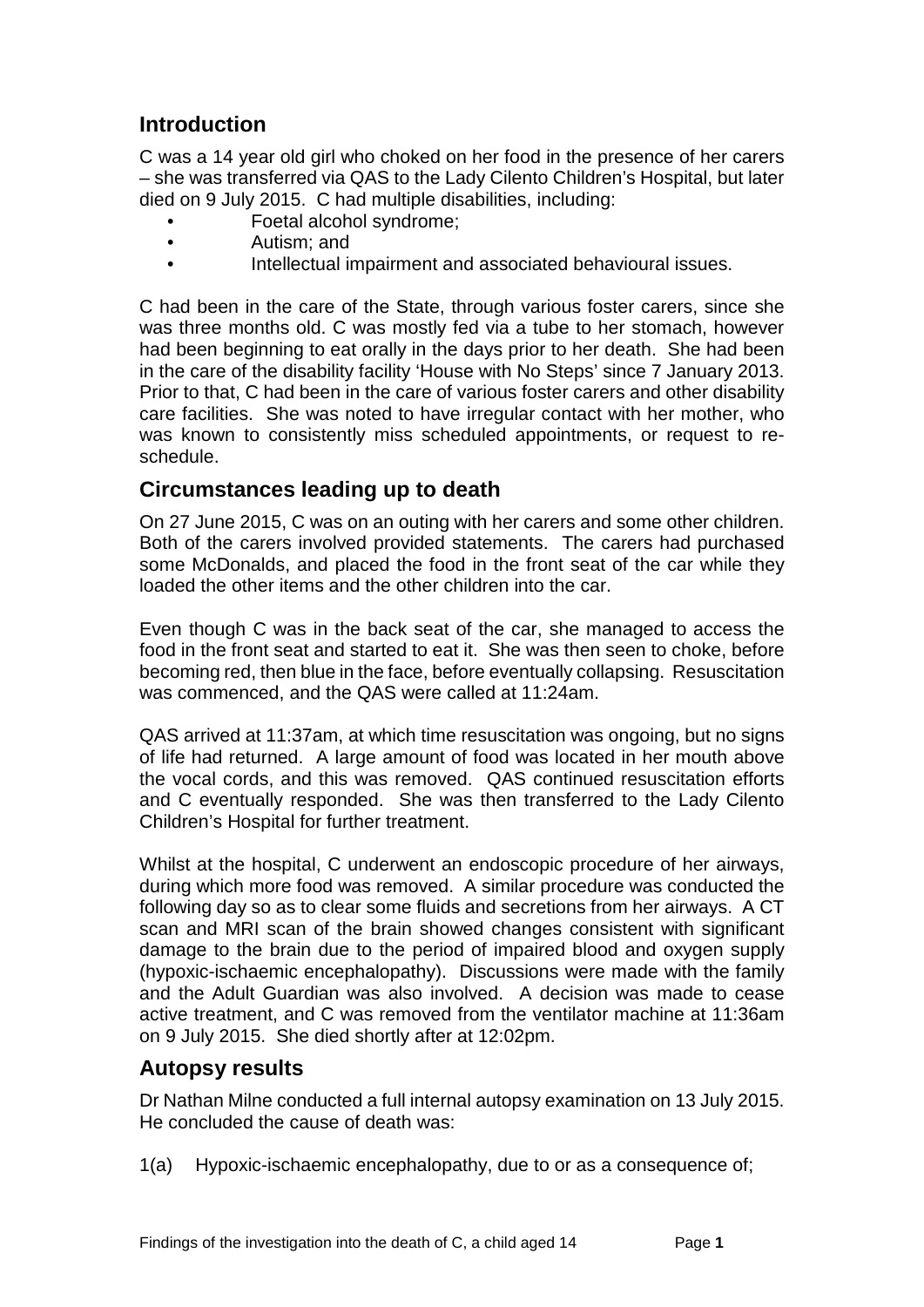- 1(b) Choking on food; due to or as a consequence of;
- 1(c) Foetal alcohol syndrome.

#### <span id="page-3-0"></span>**Department of Communities, Child Safety and Disability Services**

Given that C was a child under a guardianship order (since infancy), a full Systems and Practice Review was conducted by the Department after C's death. The SPR provides a history of C's care, as follows:

- C came to the attention of the Department at birth when concerns were raised in relation to her mother's mental health, her ability to provide appropriate care and also previous her child protection history interstate.
- Whilst in hospital, C's mother was unable to acquire the necessary skills to look after C, despite weeks of daily support and education by hospital staff.
- On 17 April 2001, a Child Protection Order (CPO) granting the Department short-term guardianship of C was granted.
- C had two placements prior to being placed with two foster carers in March 2001 – over the following months, concerns continued to be raised about her mother, who had presented to hospital to give birth to her eighth child, which ultimately resulted in her being admitted to a psychiatric care facility under an Involuntary Treatment Order.
- On 22 September 2003, a CPO granting long-term guardianship of C was granted – she was noted to have special needs including brain damage, failure to thrive, developmental delay, lung disease and congenital cataracts – these needs required C to be fed via gastronomy button, needing overnight oxygen and requiring intensive medical support.
- C's mother was, once again, assessed to not have the required ability to look after C, due to her mental health.
- In November 2006, one of C's foster carers passed away the remaining foster carer continued to look after C until March 2012, with support from Xavier Children's Support Network so as to meet C's complex needs.
- The remaining foster carer ceased care in March 2012 due to her inability to manage C's increasingly difficult behaviours (aggressive behaviour towards others, smearing faeces and defiance) – despite relinquishing care, the foster carer remained in regular contact with C.
- Initially, C was placed temporarily with House with No Steps on 15 April 2012, however this option soon became more permanent and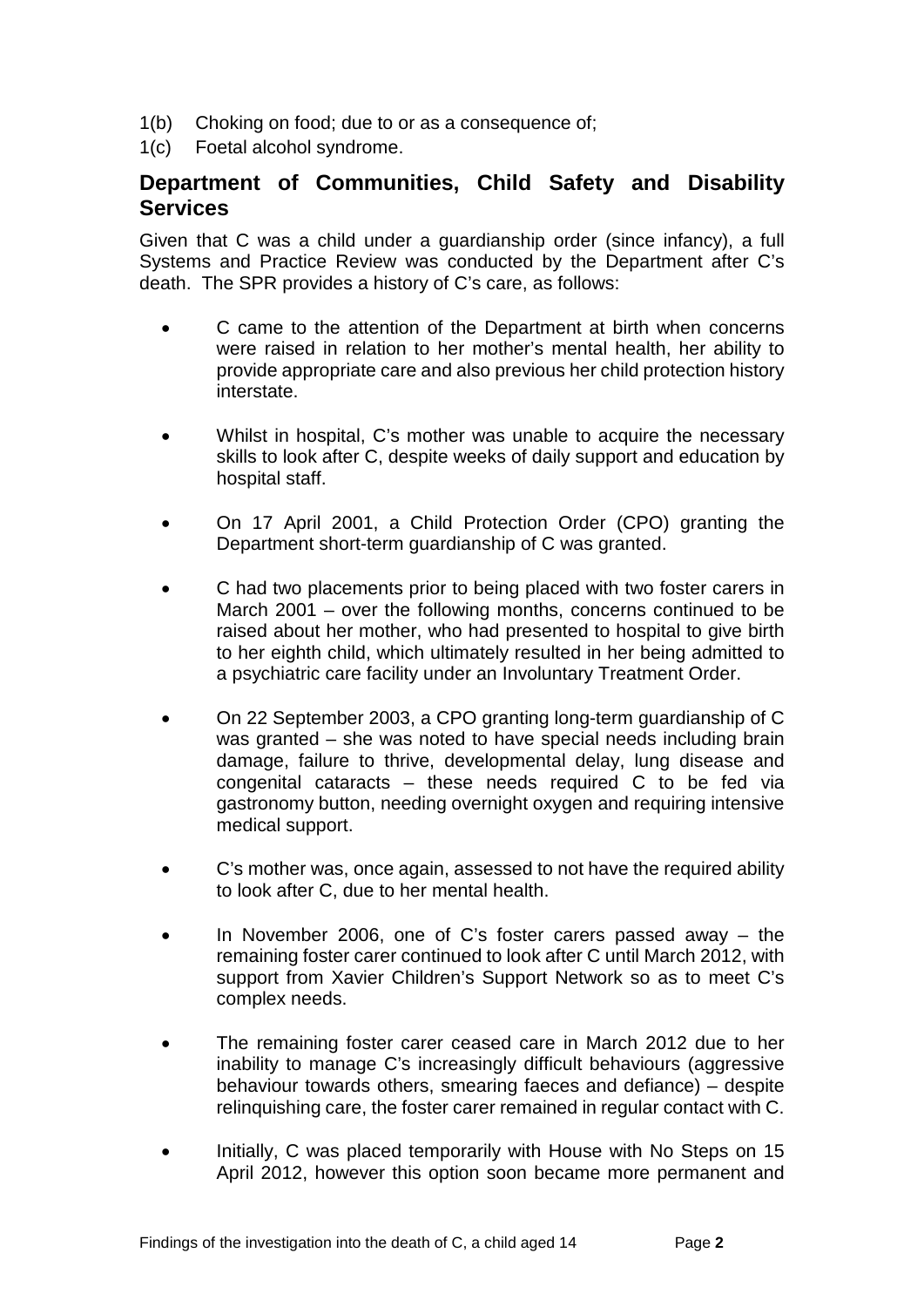was the subject of grants-funding – she was eventually moved to the grants-funded home located in Forestdale, where she remained until her death.

During her time at House with No Steps, C was noted (despite her disabilities) to be a child with many abilities and interests. She enjoyed cheerleading and dancing, and was encouraged by staff to engage in those activities. C loved dancing to music, riding her trike and helping out with household chores. She was described as the 'queen bee' within her home environment and thrived on routine. She was largely unable to communicate verbally, and got around this by using sign language – approximately 30% was Auslan/Makaton whilst the rest was made up by C. C required regular follow up with paediatricians, dieticians, paediatric dentists, and specialists in relation to her spinal and respiratory issues.

The SPR is noted to have reviewed the care provided to C for the two years prior to her death. Given the CPO in place, the SPR noted that to meet Departmental standards, a case of C's calibre would require six-monthly case planning and review, including the completion of a child strengths and needs assessment, six-monthly placement meetings, monthly home visiting and annual Education Support Plans. The SPR considered the extent to which these requirements occurred and the quality of the service provided to C. This involved an analysis of C's 'main needs', which were:

- physical health needs (general health, kyphoscoliosis, dental, eyes, hearing, bowel issues, menstruation issues and her end of life medical treatment)
- child development, intellectual ability and education
- behaviour
- relationship with her biological mother
- other social relationships (non-family).

The Review Team considered the Departmental officers overseeing C's case during the two years before her death had a good understanding of C's needs and documented them comprehensively. The main needs identified for C were all met by the Departmental officers appropriately. The Review Team did not identify any concerns with C's placement with House with No Steps and its ability to meet C's needs. It was noted that House with No Steps worked hard to normalise C's life by linking her with social activities such as cheerleading. The Review Team was impressed with the facility's commitment to meeting C's needs and advocating for her best interests. Supervised contact with C's mother was facilitated by the Department, and even after long periods of time where there was no contact, Departmental officers were always receptive at rekindling the relationship. C had an ongoing relationship with her previous foster carer, and this contact was encouraged and supported by the Department. The contact was facilitated by House with No Steps. The foster carer was considered to be a mother to C, given the length of time she had been in her care.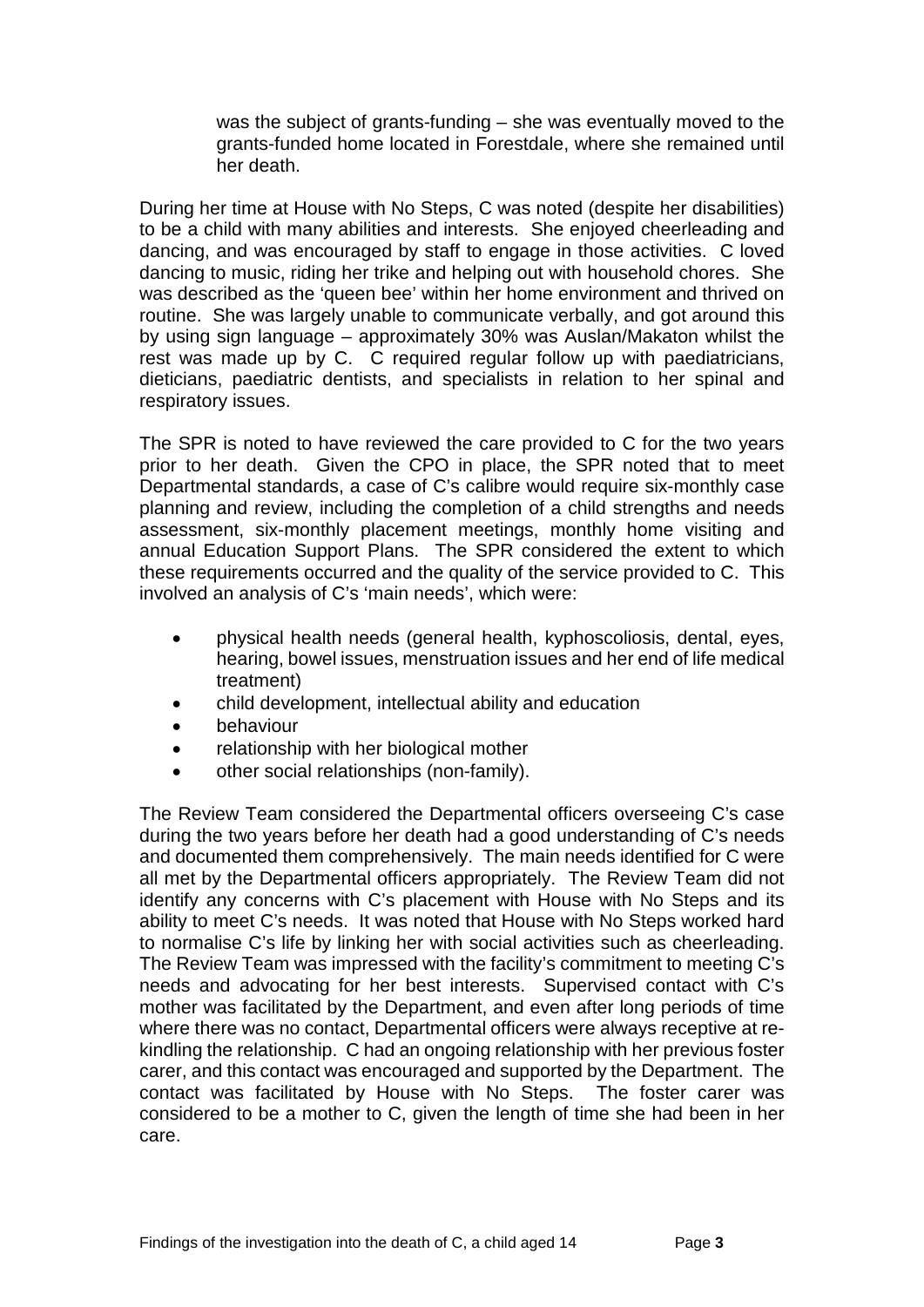The overall goal of case planning for C was the provision of long-term out of home care. Overall, the Review Team concluded that the departmental service delivery was sound. As a specialist disability service provider, House with No Steps provided a placement for C that recognised and addressed her needs whilst also encouraging her development and involvement as a member of the broader community. The following matters, whilst not necessarily impacting on C's death, were identified as areas for improvement in the SPR, which were accepted by the individual departmental officers during the review process:

- the importance of exploring and engaging extended family in casework for children on long-term orders
- the value in undertaking stakeholder meetings in those cases where children have complex medical/support needs
- the importance of undertaking case management functions including home visits and placement agreements in ensuring that children's needs are met and relationships are developed with children in care
- the importance of including parents in review processes.

The Review Team noted the Child and Family Reform agenda will change the way child protection services are delivered in Queensland, and will build a new support system for children and their families. The SPR report was provided so as to inform that agenda in the following ways:

- Child health passports
- Information and Communication Technology (ICT replacement strategy including the sharing of case plans)
- Placement services and residential care review (Hope and Healing project)
- National Disability Insurance Scheme (NDIS) will bring a significant shift in how the Department navigates cases where children have disabilities.

The SPR made one recommendation, namely that 'staff from Child and Family Practice and Service Improvement (Practice Leadership), Child Protection and Adoption Design Commissioning, Child Safety Training Branch, in partnership with the South-East Region, will review resources currently available to staff in relation to home visiting children in Out of Home Care to ensure that they are providing staff with the best guidance.'

#### <span id="page-5-0"></span>**Domestic and Family Violence Death Review Unit (DFVDRU) review**

Given that C's death occurred while the subject of a CPO, the Domestic and Family Violence Death Review Unit within the Coroners Court of Queensland provided assistance and reviewed the material. That review looked at the Child Death Case Review report, but they also looked at the implications of the Public Advocate's recent report 'Upholding the right to life and health: A review of the deaths in care of people with disability in Queensland', which focuses on key issues and systemic recommendations which are relevant to C's death. This report was tabled in Parliament in March 2016.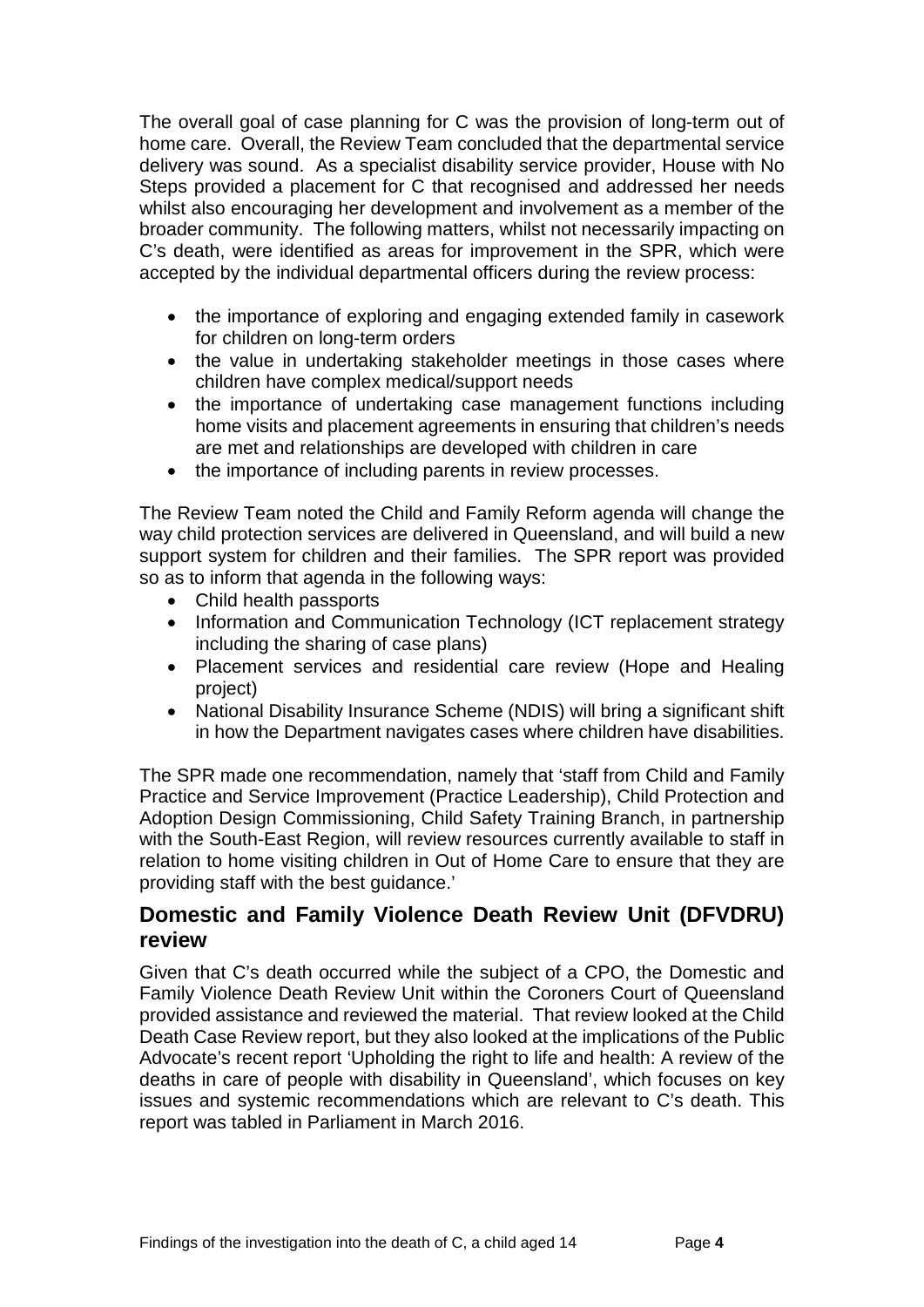With respect to interdisciplinary approaches, the Review Panel's broad recommendation to strengthen interdisciplinary approaches, collaboration and communication between relevant entities, including (specific to C's case) child safety services, disability services, placement services and schools is an ongoing tenet of child safety reforms in Queensland following the Child Protection Commission of Inquiry (2013) and the introduction of the National Disability Insurance Scheme.

The Public Advocate report recommended collaboration between relevant agencies to ensure optimum treatment and care of individuals living with a disability and other health conditions in residential care and ensuring there was a dedicated person responsible for coordinating treatment.

With respect to health records, the Review Panel recommended that current, accessible health records were necessary in dealing with children experiencing complex health conditions and/or disability and this is certainly an issue that would be of significant benefit and aid in proactive treatment, care and support. There is no evidence that this was a specific factor in C's death, however it is a clear need for children with disabilities involved with the child protection system. It was noted that recommendations from the Public Advocate report also included practical solutions such as using hand-held health records to ensure continuity and foster better communication between health service providers and people responsible for the every-day care of these individuals; which is of relevance to the Panel's findings.

The DFVDRU review also conducted a review of C's eating plans and various risk assessments conducted. It was noted that C's eating plan did indicate that she had a tendency to take food from others and should be supervised to eat; however the incident was not in a controlled environment where the eating plan might reasonably be expected to apply. C's carers said they were able to sight C and the other children in the van whilst they were unpacking the groceries, however it is apparent that C did get out of her seat and take the food from the front passenger seat.

### <span id="page-6-0"></span>**The Public Advocate Report**

The Public Advocate's report considered the deaths in care of people with disability in consideration of the significant health inequities faced by people with a disability. The Report made a suite of systemic recommendations to strengthen the system of support available to this group. It acknowledged that many people with disability who live in residential care had complex health conditions with limited communication skills and noted that their primary health care was generally overseen by support workers with minimal or no medical expertise. It recommended that people with a disability who live in residential care should have a designated person/role to take responsibility for coordinating and reviewing their health care (in consultation with the person themselves and/or their decision maker). It also advocated for the use of handheld health records that ensure all relevant health information resides with the individual and should be used to promote communication between health care providers and those responsible for the person's every day care.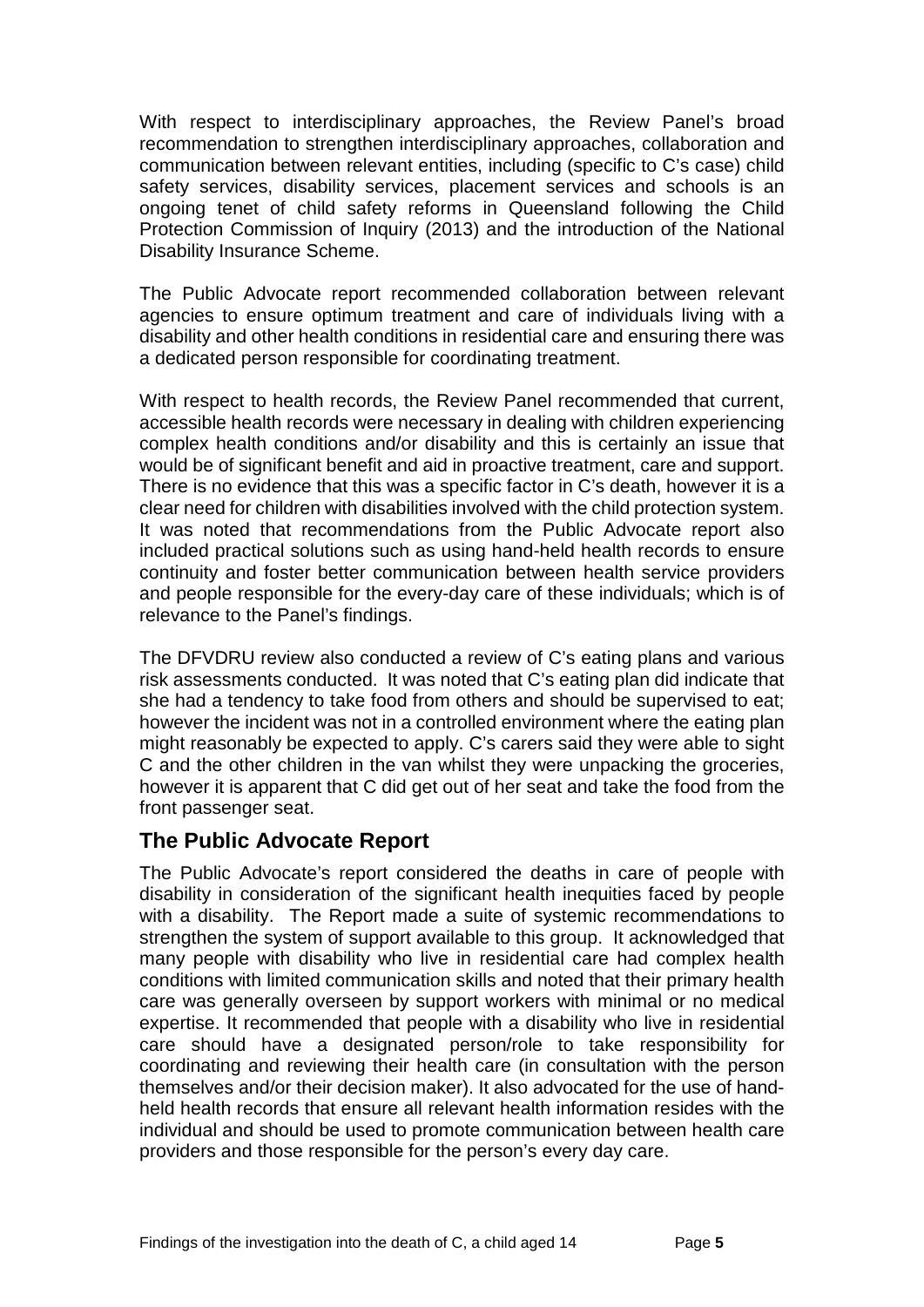The specific issue of choking/food asphyxia was also considered in recognition that many people with intellectual or cognitive disability have difficulty with swallowing and eating. The Report found that, of the five people in their review sample who died due to food asphyxiation, swallowing assessments had been conducted and mealtime management plans developed for only three; and that, notably, there appeared to be a lack of compliance with those plans.

The Report concluded that:

- Service organisations and support staff must be alert to risks that indicate the need for further investigation of eating, drinking, swallowing and/or breathing difficulties.
- Support staff must work closely with health practitioners to ensure that risks are appropriately assessed, and that mealtime management plans are developed, the resultant plans strictly complied with, and regular reviews undertaken. Factors such as resourcing and rostering must be considered and addressed in developing plans.
- There is a clear need for increased understanding and training in relation to: the preparation of food; physical positioning, prompting and pacing during meals; maintaining close supervision; and in administering emergency care.
- The potential for legal liability should diagnosed conditions or identified issues not be appropriately managed is an important matter for organisations and staff alike.

Amongst its systemic recommendations, the Report contains recommendations aimed at:

- The development of a Framework to Improve Health Care for People with Intellectual or Cognitive Impairment
- The establishment of local, regional and state-wide networks, led by Health and Hospital Services in partnership with QCIDD to provide clinical leadership, education and support to enhance the provision and coordination of health services to people with disability.
- The National Disability Insurance Scheme (NDIS) Code of Conduct and/or registration/accreditation requirements must include minimum standards in relation to:
	- o Health management guidelines (premised on Article 25 of the Convention on the Rights of People and available evidence)
	- o Risk management policies and practices
	- o First aid and health observation training
	- o Critical incident reporting and review.

### <span id="page-7-0"></span>**Conclusions**

The frequency of home visits by the Child Safety Officers (CSOs) in this case was considered and it was acknowledged in the SPR that these did not meet with departmental standards. The CSO agreed the number of visits did not meet the requirements, however reported that they had visited more often than was reflected in the records though could not explain why these were not captured. It was noted that despite this, the quality of the interaction was high and the CSO maintained good contact with the placement service and was well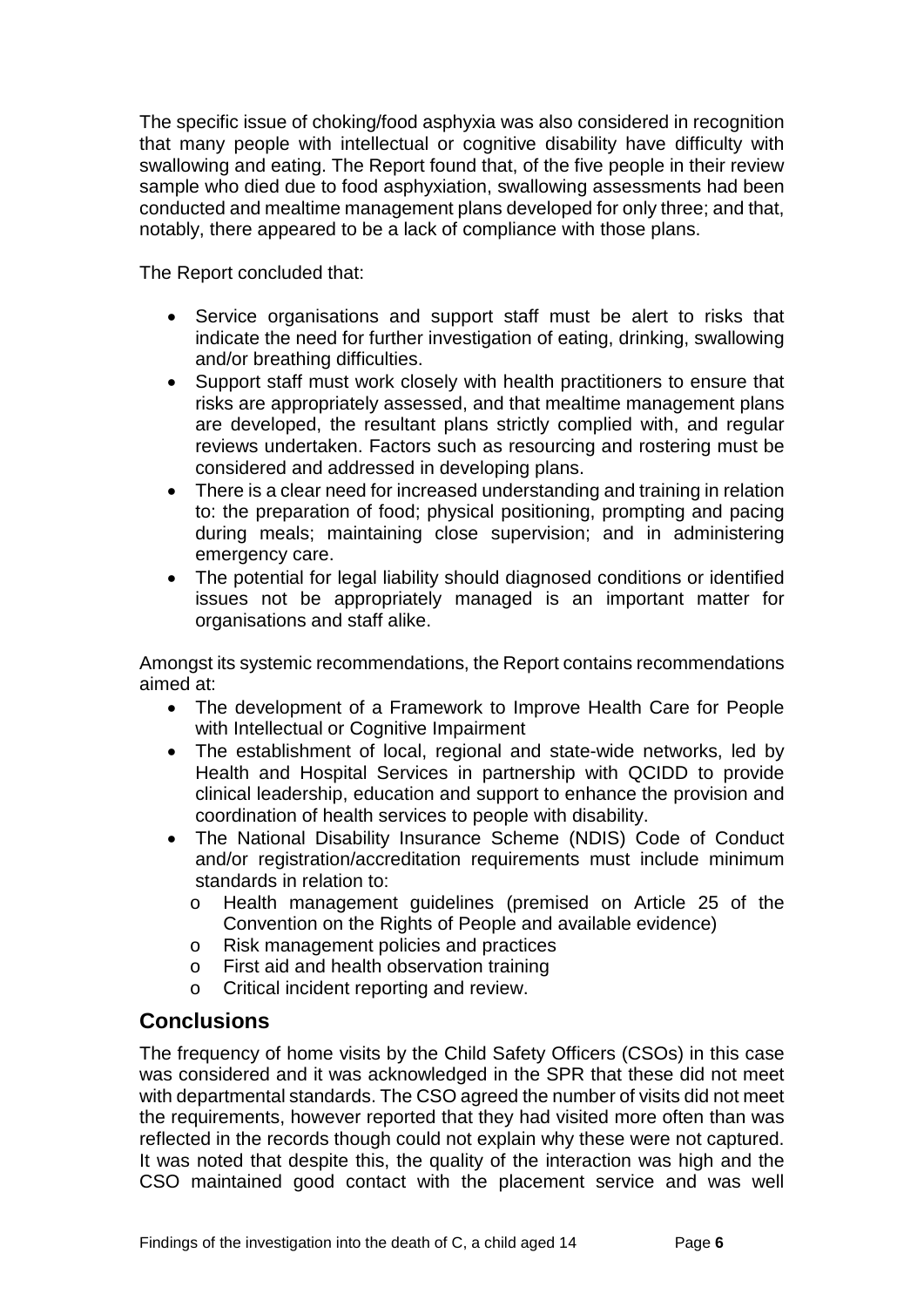informed about C's welfare. Records provided would generally confirm this. Overall, it appears that C's health needs were met however appointments were occasionally missed. I am satisfied that the residential service always responded quickly if notified of any missed appointments.

In a general sense, it is clearly critical that that the provision of care and support that is provided to a child subject to departmental intervention is appropriately recorded to ensure the appropriate provision of care, and that irrespective of what case officer is working with the child or family; they are able to quickly and accurately assess both current and future client needs. Whilst this is an area that requires continuous focus and improvement by the Department, I am unable to definitively determine that this led to any detrimental outcomes to C, or in any other way may have contributed to her death.

The residential care facility, House with No Steps (HWNS), provided their care plan in relation to C which included meal plans and guidance for support workers. In relation to eating, the care plan stated:

"C loves all food but can tend to take food from others. C requires guidance with eating with a knife and fork (previously PEG fed) and can tend to overfill her mouth. Staff to prompt C to slow down and to use her knife and fork instead of her hands to help slow her down."

C's latest Eating and Drinking Plan (dated 1 March 2015) provides that C should eat a balanced diet at a table with water. Carers were required to cut her food into small pieces as she was unable to do so without assistance. It was noted that she should have a utensil in each hand to prevent her from using one hand to push food into her mouth. Based on the incident reports that have also been presented it is clear that, overall, C's eating was well managed by staff and she enjoyed preparing and eating a variety of food with her carers and co-tenants.

One of C's carers stated an inability to recall if there was a formal plan in place for C's eating and drinking. This in itself strengthens the case presented in the Public Advocate's report about the need to increase understanding and capacity within the disability services sector about the increased potential for choking on food; and to improve understanding and compliance with individual eating plans.

For the purposes of s .9 of the *Coroners Act 2003*, C's death is a 'death in care' as categorised by the following:

'9 Death in care defined

…

- $(1)$  A person's death is a death in care if, when the person died –
- (d) the person was a child who was—

(iv) the subject of a child protection order granting long-term guardianship of the child to—

(B) another suitable person, other than a member of the child's family, nominated by the chief executive."